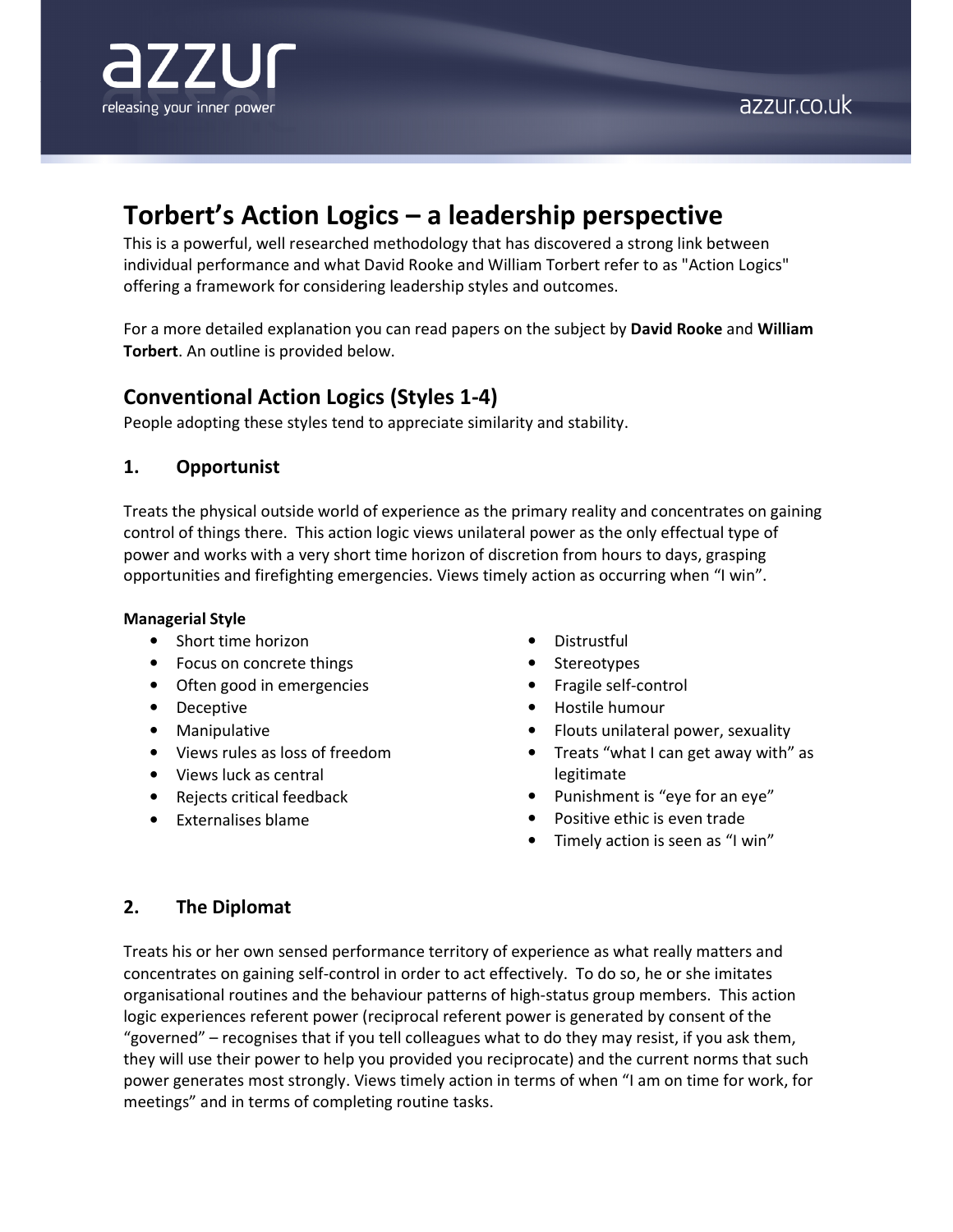#### Managerial Style

- Committed to routines
- Observes protocol
- Avoids inner and outer conflict
- Conforms
- Works to group standard
- Seeks membership, status
- Often speaks in favourite phrases, clichés, prefabricated jokes
- Face-saving is essential
- Loyalty to immediate group
- Feels shame if violates norm
- Sin is hurting others
- Punishment is disapproval
- Positive ethic is being nice, cooperative
- Timely action is "I'm on time"

# 3. The Expert

Treats the strategic territory of experience as the primary reality and concentrates on mastering his or her cognitive grasp of one or more particular disciplines (e.g. accounting, engineering, marketing, etc.). This action logic treats logistical power (the power to reason within a given structure to create a new way of accomplishing a desired result) as the most meaningful. This action logic most happily works in a six-month to one-year time horizon to accomplish particular projects. For the expert, timely action occurs when "I" accomplish tasks as efficiently as possible.

#### Managerial Style

- Interested in problem-solving
- Seeks causes
- Critical of self/others based on own craft logic
- Wants to stand out, be unique
- Perfectionist
- Chooses efficiency over effectiveness
- Dogmatic
- Accepts feedback only from objective, acknowledged craft masters
- Values decisions based on technical merit
- Humour takes the form of practical jokes
- Sees contingencies, exceptions
- Positive ethic is a sense of obligation to internally consistent moral order
- Timely action is fast, efficient

# 4. The Achiever

Works within a one - to three-year time horizon, juggling the shorter time horizons creatively, treating the interplay among planning, performing and assessing the outcomes as what is really real. The achiever concentrates on making incremental, single-loop changes in behaviour to eventually reach the planned results. Timely action occurs when "I" successfully juggle the need for occasional immediate wins, observance of agreed-on deadlines, efficient work, and effective outcomes as judged by the market or other constituency.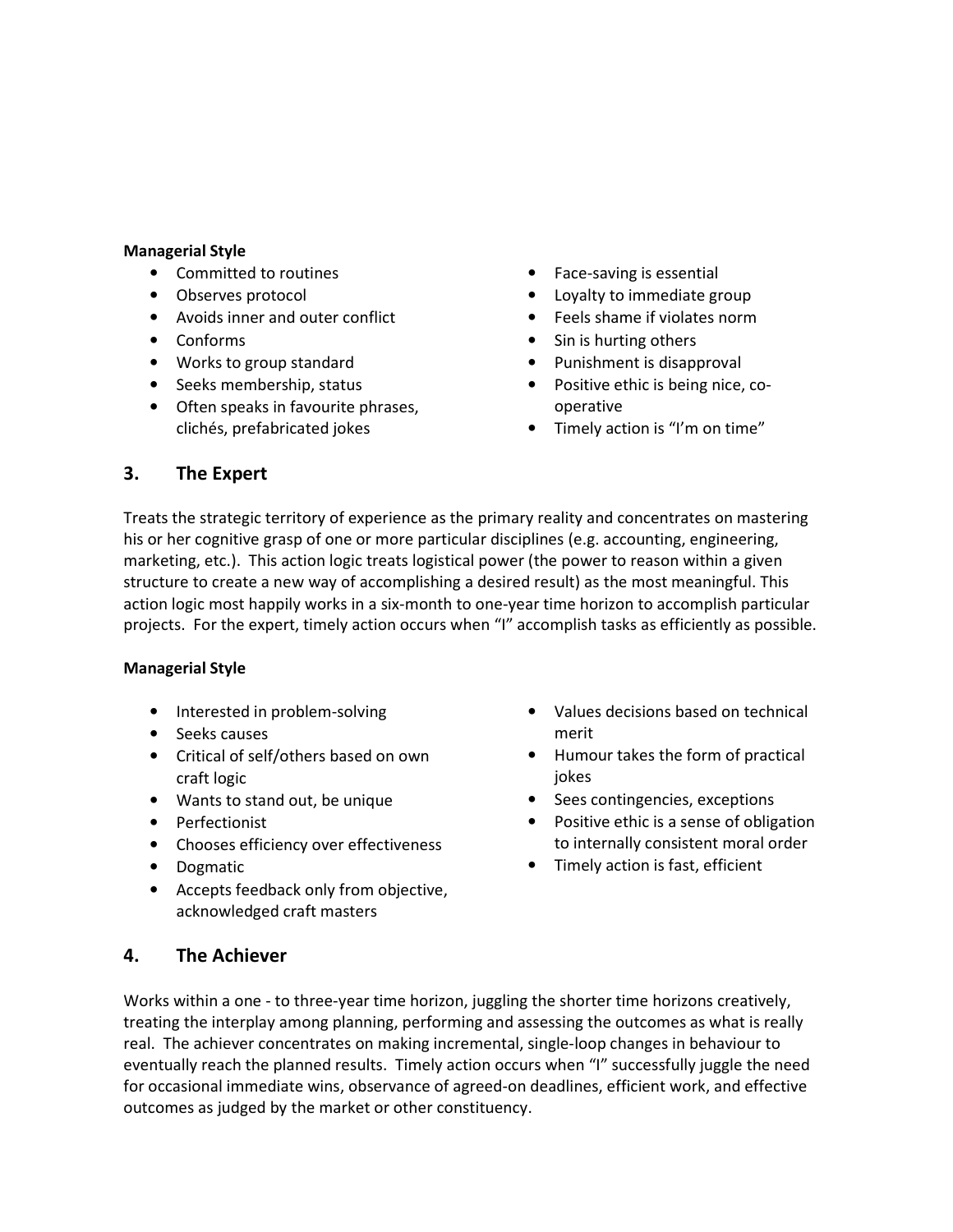#### Managerial Style

- Long-term goals
- Future is vivid, inspiring
- Welcomes behavioural feedback
- Timely action is juggling time demands to attain effective results
- Feels like initiator, not pawn
- Seeks generalisable reasons for action
- Seeks mutuality, not hierarchy, in relationships
- Appreciates complexity
- Feels guilt if does not meet own standards
- Blind to own shadow, to the subjectivity behind objectivity
- Positive ethic is practical day-to-day improvements based on self-chosen (but not self-created) ethical system

Post-Conventional Action Logics Appreciate differences and participating in ongoing, creative transformation of action logics. They are less and less implicit frames that limit one's choice, and more and more become explicit frames that highlight the multiplicity of action logics, the developing freedom and the responseability to choose one's action logic on each occasion depending on the requirements of the situation. The principles by which we aspire to live have a stronger influence; the rules of others become less determining and are increasingly felt as a restriction of questionable legitimacy. At the same time the question of whether we or our institutions are acting consistently with espoused principles becomes more motivating and more insistent. Likewise the related question of how to overcome our own incongruities and avoid hypocrisy becomes more urgent. Differences within a person or organisation are no longer covered up or projected onto some external enemy or scapegoat. Instead, they are treated as the raw material for constructing a genuine integrity in action.

# 5. The Individualist

This is viewed as a transitional action logic between the conventional and post-conventional. The dawning awareness of post-conventional understanding may be a confusing time. The Individualist's dark side includes troubled feelings of something unraveling or needing resolving, along with a sense of paralysis about how to move, because, at this stage we have not yet developed new principles to those of earlier stages. It is also likely to be a time of renewed freshness of each fully tasted new experience, of dramatic new insight into the uniqueness of ourself and others, of forging relationships that reach new levels of intimacy, and of perusing new interests in the world. Excitement alternates with doubt in unfamiliar ways. The individualist is engaged in a journey that re-evaluates all prior life experience and action logics.

The Individualist is a bridge between two worlds. One is the pre-constituted, relatively stable and hierarchical understandings we grow into as children, as we learn how to function as members of a pre-constituted culture. The other is the emergent, relatively fluid and mutual understandings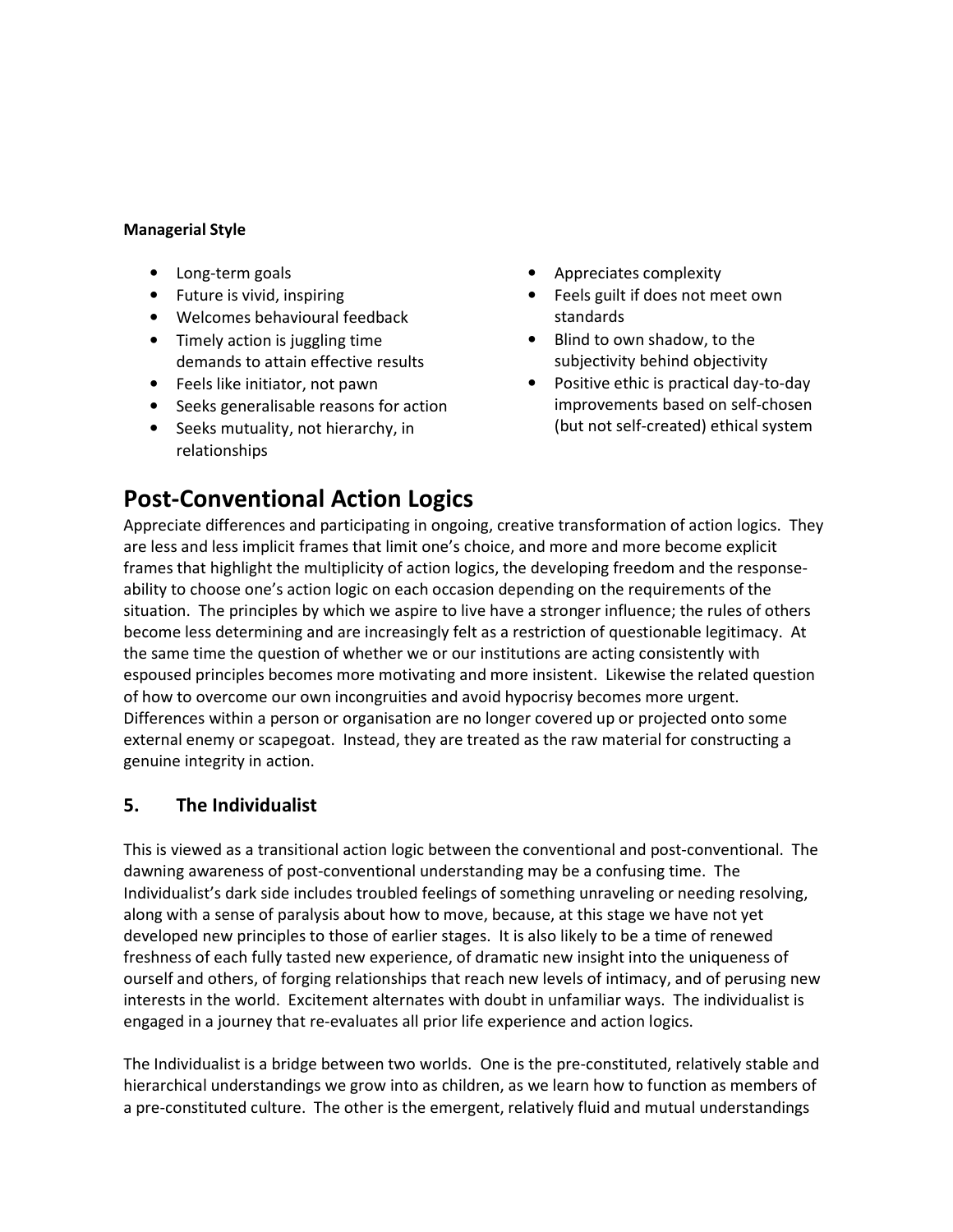that highlight the power of responsible adults to lead their children, their subordinates and their peers in transforming change. From the point of view of conventional stage employees, Individualist managers tend to provide less certainty and firm leadership. This is in part because the individualist is aware of the layers upon layers of assumptions and interpretations at work in any situation.

## Managerial Style

- Takes a relativistic perspective
- Focuses more on both present and historical context
- Often aware of conflicting emotions
- Experiences time itself as a fluid, changeable medium with piercing, unique moments
- Interested in own and others' unique self-expression
- Seeks independent, creative work
- Attracted by difference and change more than by similarity and stability
- Less inclined to judge or evaluate
- Influences by listening and finding patterns more than by advocacy
- May become something of a maverick
- Starts to notice own shadow (and own negative impact)
- Possible decision paralysis

# 6. The Strategist

This is the first general response to the question of how to lead timely and transforming change in a mutual way that invites and even sometimes challenges others to join in the leadership process.

A principle feature of the Strategist action logic is self-awareness in action. It not only intuitively recognises other action logics and itself as action logics, it also intuitively recognises all action as either facilitating or inhibiting ongoing transformational change of personal, familial, corporate, or national action logics. If we are aware of ourselves in action in the present and among others who may be framing the situation based on entirely different action logics, participating in both incremental and transformational change, then the central question becomes: What action is timely now to whom?

The Strategist is fascinated by the possibility of a certain kind of timely action that is recognisable as "on time" in the Diplomat's sense, as efficient in the Expert's sense, and as effective in the Achiever's sense and that can at the same time support one's own, or another's, or an organisation's transformation. A key here is that there is a voluntary quality in a system's transformation. Timely action by others can support our own transformation by giving us wellframed double-loop feedback, yet at the same time each of us can only increase our freedom and individuality by choosing to digest that feedback and transform. At the same time, we are more likely to digest that feedback and choose the vulnerable path of transformation if we experience our colleagues acting in ways that open them to possible transformation as well. Hence, the littleknown and rarely practised power to transform is a mutual, vulnerable power, disciplined by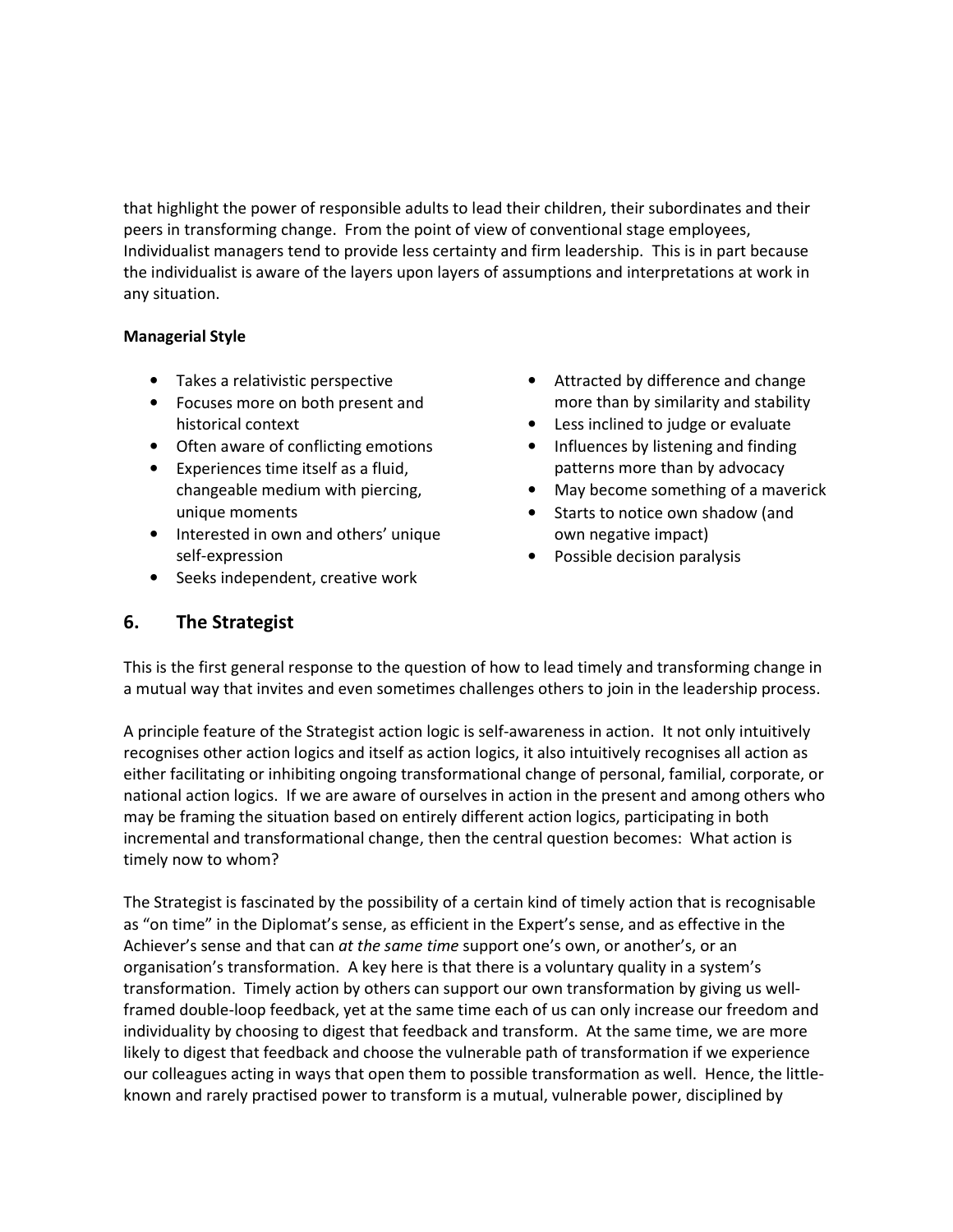careful inquiring attention to the timing of each of the interacting persons, groups, organisations, or regions.

Keenly aware of multiple viewpoints, the Strategist is well equipped to maintain institutional and personal connections with subordinates. He or she will tend to intuitively blend the kind of top and bottom line performance Achievers expect, with the high quality standards the Expert respects (without the unintended effects of fear and competitiveness that an Expert boss tends to generate), and still find time to share family stories with the Diplomat.

The Strategist does not just accept individuality (as the Individualist does), but welcomes evolving individuality in the context of mutual relationship. The Strategist recognises and attunes to developmental processes in others and allows people to make mistakes in the context of their developing greater alertness and capacity for single-, double- and triple-loop correction.

The Strategist is also aware of the limits to autonomy. He/she recognises that emotional interdependence is inevitable, counts friendship as an important treasure. The Strategist has an increasing appreciation of mutuality and the development of explicit mutual visions. Charters and contracts at the outset of relationships and contracting processes become increasingly significant.

Unlike the Achiever, the Strategist is open to the possibility of rethinking and even altering his or her viewpoint and purposes in a situation and helping others do the same. The Strategist consciously seeks and chooses new ways of framing opportunities, dilemmas, and conflicts that accommodate the disparities, paradoxes, and fluidity of multiple points of view.

From the Individualist, the Strategist inherits the ability to acknowledge and deal with inner conflicts, such as conflicting needs and duties. But, whereas the Individualist's relativism can make him or her feel paralysed by such conflicts, the Strategist comes to appreciate the tension of the opposites as paradoxical and seeks resolutions that transform the very differences that initially seem irreconcilable.

Persons operating from the Strategist action logic truly lead, whatever their organisation rank or role. They focus their own and colleagues' attention on whether mission, strategy, operations, and outcome are in conflict with one another and might be aligned more coherently. The Strategist will develop ways to detect disparities between mission and strategy, strategy and operations, and operations and outcome so that ineffective and unethical processes can be corrected.

The Strategist's sensitivity to systemic disparities includes a keen awareness of inequities in race, ethnicity, class, gender, and development among colleagues and subordinates. This perspective is consonant with a global rather than ethnocentric vision and demands that the Strategist make every effort to redress social inequities in ways that promote personal and institutional development, rather than generating Diplomat-like dependence on government aid.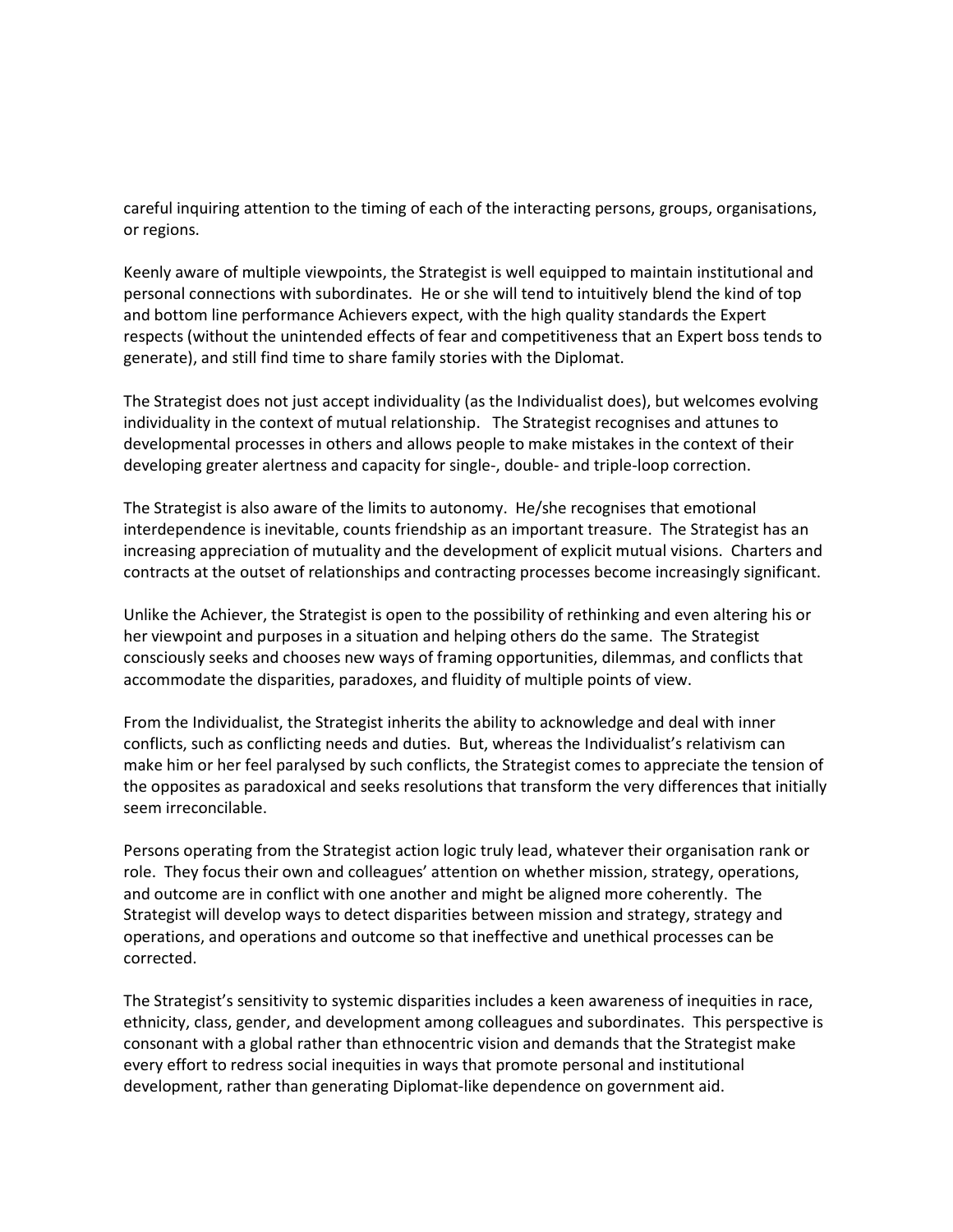The Strategist's expressions are spontaneous, combining genuineness and intensity. Feelings are expressed vividly and convincingly, including sensual experiences, poignant sorrows, joy, and delight. Expressions often have a light touch, including fantasy, sensitivity, and existential humour. The Strategist and the still-later post-conventional action logics become increasingly sensitive, not just to how the past influences the present, but also to how our current action logics, including our words affect the present and the future.

The person with the Strategist worldview sees purpose in life beyond meeting his or her own needs. Continuing development of self and others is a primary concern. The Strategist also seeks to discover what he or she does uniquely well. This person is involved in a personal quest – a life work – with a sense of vocation. This quest may be focused within the workplace, outside it, or both, for conventional work/family boundaries mean less than the relational principles the Strategist wishes to practice. The question of identity for the Strategist includes the question of her social and spiritual vocation.

The Strategist stage is not without potential shadows and turmoils. The ability to see multiple points of view in conflict, and others acting in ways that reinforce the conflict, can lead to suffering. Awareness of the play of power in general, and the strength of transforming power in particular, can veer in the direction of an obsession. Also, the sense of developing a personal holistic theory of how to generate change, a theory that integrates broad historical and organisational currents with personal practices, can lead to grandiosity and ego-inflation if it is not humbled by some form of spiritual practice of non-attachment.

## Characteristics of the Strategist Action Logic

- The Strategist recognises the importance of principle, contract, theory, and judgment (not just rules), customs, and expectations – for making and maintaining good decisions
- High value on timely action inquiry, mutuality, and autonomy
- Attentive to unique market niches, particular historical moments
- Interweaves short-term goalorientedness with longer-term developmental process-orientedness
- Aware of paradox that what one sees depends on one's action logic
- Creative at conflict resolution
- Enjoys playing a variety of roles
- Witty, existential humour
- Aware of and tempted by the dark side of power

#### How Strategists Think and Act

## Leadership Practice

• Strategists are more likely than Achievers to undertake double-loop learning, designing situations where others can be the origin of causation, where tasks are controlled jointly, and where others may make choices and take risks.